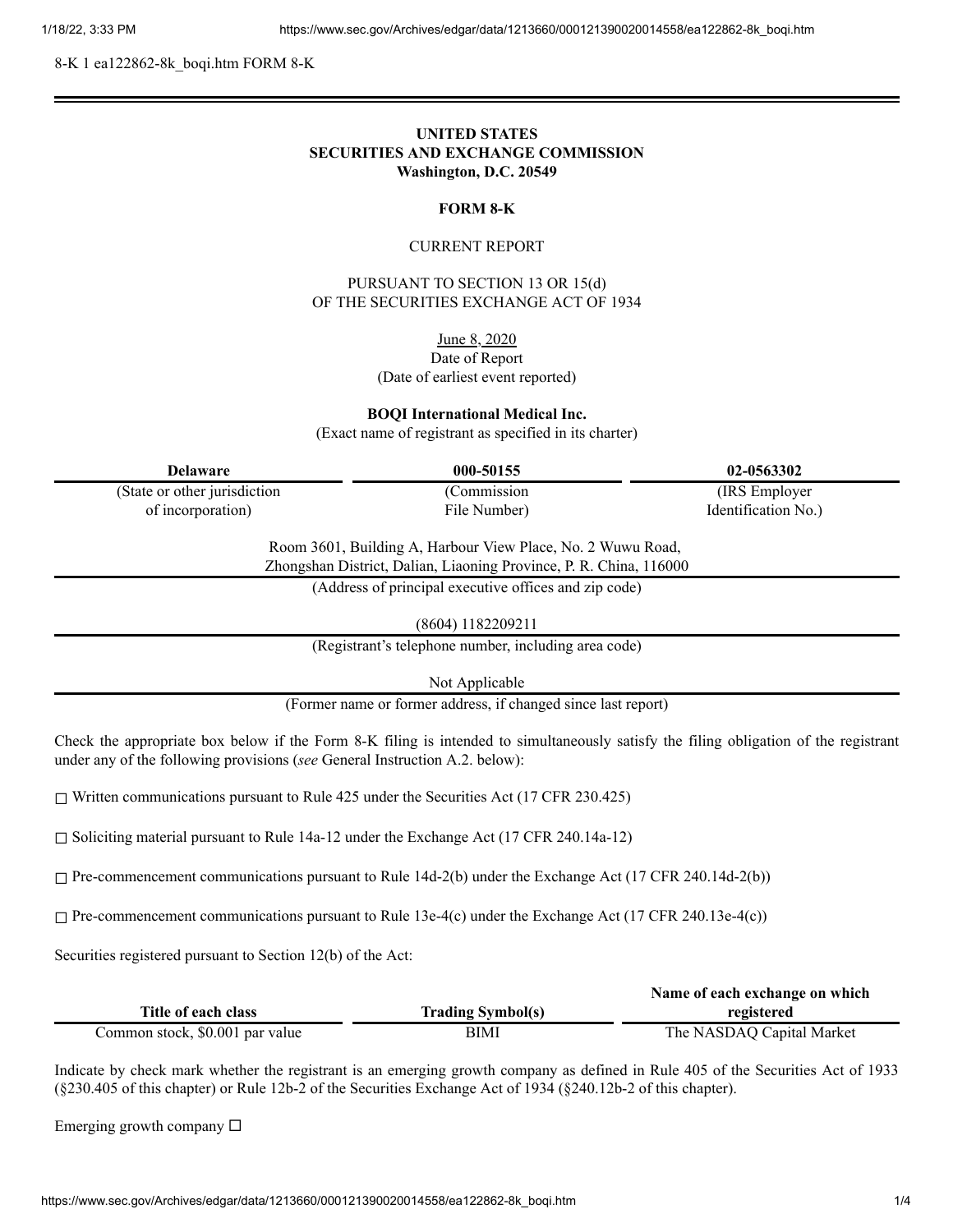1/18/22, 3:33 PM https://www.sec.gov/Archives/edgar/data/1213660/000121390020014558/ea122862-8k\_boqi.htm

If an emerging growth company, indicate by check mark if the registrant has elected not to use the extended transition period for complying with any new or revised financial accounting standards provided pursuant to Section 13(a) of the Exchange Act.  $\Box$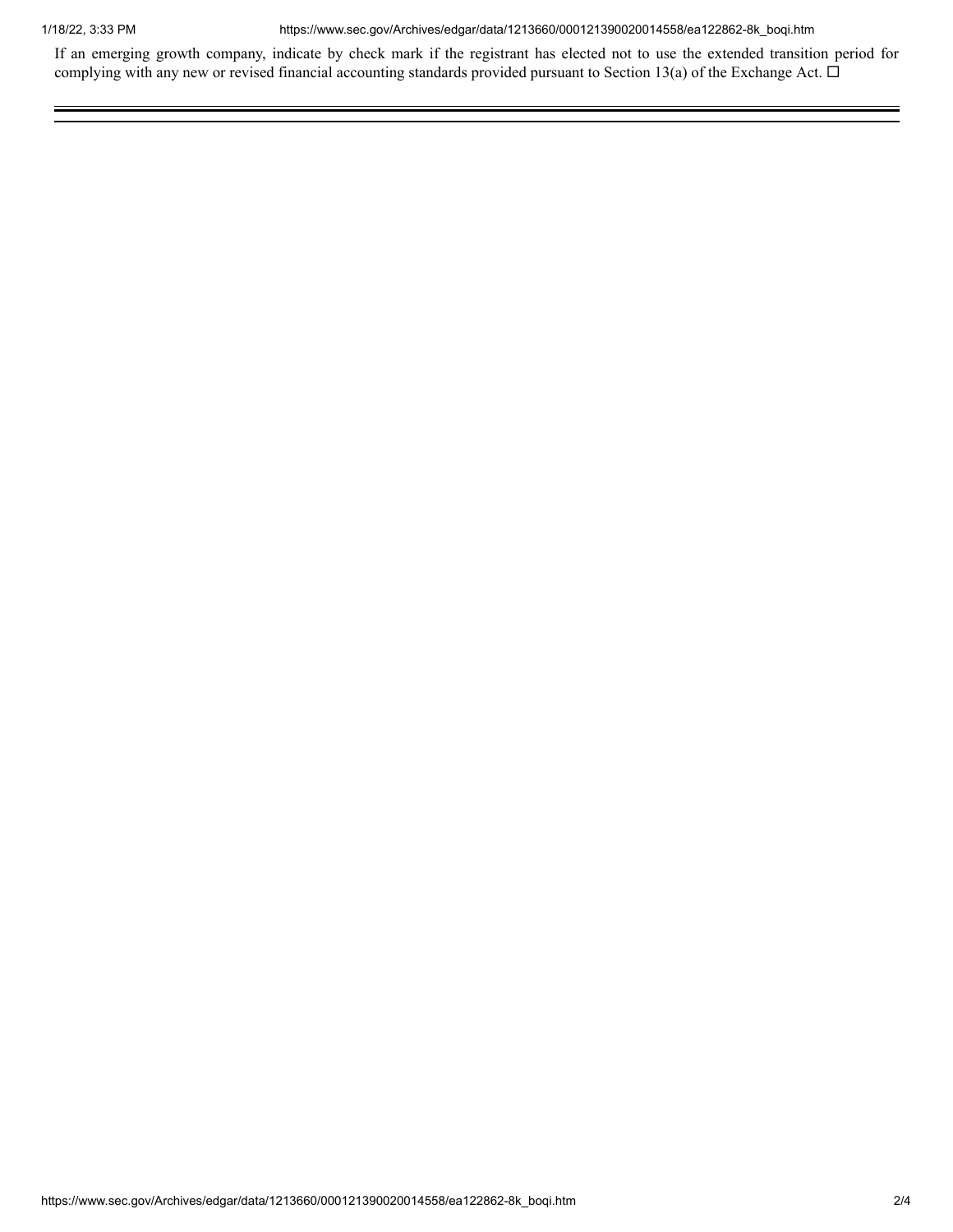# Item 5.02. Departure of Directors or Certain Officers; Election of Directors; Appointment of Certain Officers; Compensatory **Arrangements of Certain Officers.**

On June 8, 2020, Mr. Changqing Yan advised the Company's board of directors that he will not stand for re-election at the Company's next annual general meeting.

Mr. Yan's decision did not result from any disagreement with the Company relating to its operations, policies or practice.